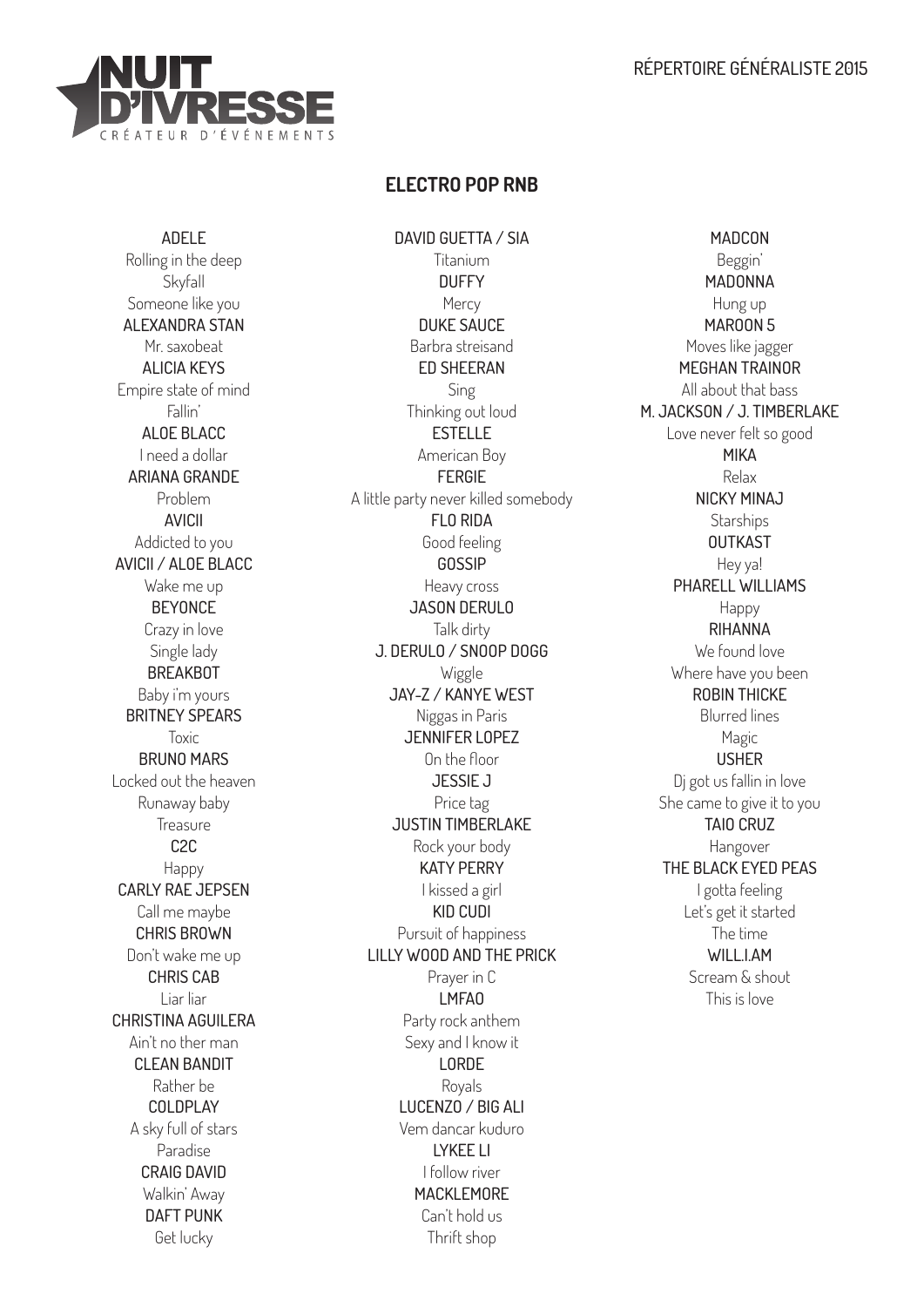## **POP ROCK**

AC/DC Highway to hell ELVIS PRESLEY Jailhouse rock **JET** Are you gonna be my girl JOAN JETT I love rock'n'roll JOHN MILES Music QUEEN Don't stop me now We will rock you **SURVIVOR** Eye of the tiger **TELEPHONE** Ca c'est vraiment toi THE CLASH Should I stay or should I go THE ROLLING STONES Miss you Satisfaction THE WHITE STRIPES Seven nation army

ABBA Dancing queen ANITA WARD Ring my bell AMY WINEHOUSE Rehab Valery ARETHA FRANKLIN Respect Think BARRY WHITE Can't get enough You're the first, the last, my everything BEE GEES Saturday night fever You should be dancing BRUNO MARS Treasure Uptown funk CHIC Good times Le freak CHRISTINA AGUILERA Lady marmelade DONNA SUMMER Hot stuff Last dance D. SUMMER / B. STREISAND Enough is enough DOOBIE BROTHERS Long train running EARTH WIND & FIRE Boogie wonderland Fantasy Let's groove September FAT LARRY'S BAND Act like you know GLORIA GAYNOR I will survive GREASE Greased lightning You're the one that I want JAMES BROWN I feel good Livin' in America Sex machine JOCELYN BROWN Somebody else guy KOOL & THE GANG Celebration

# **FUNK DISCO**

LIONEL RITCHIE All night long LIPPS INC. Funky town MARVIN GAYE What's going on MARVIN GAYE / TAMMI TERRELL Ain't no mountain high MICHAEL JACKSON Billy jean Blame it on the boogie Don't stop til you get enough Wanna be startin something Working day and night RAY CHARLES Hit the road Jack SISTER SLEDGE We are family STEVIE WONDER Don't you worry 'bout a thing Superstition TOTO Georgy porgy THE BLUES BROTHERS Everybody need somebody THE BROTHERS JOHNSON Stomp THE POINTER SISTERS I'm so exited THE TEMPTATIONS Papa was a Rolling Stone THE WEATHER GIRLS It's raining men TOM JONES It's not unusual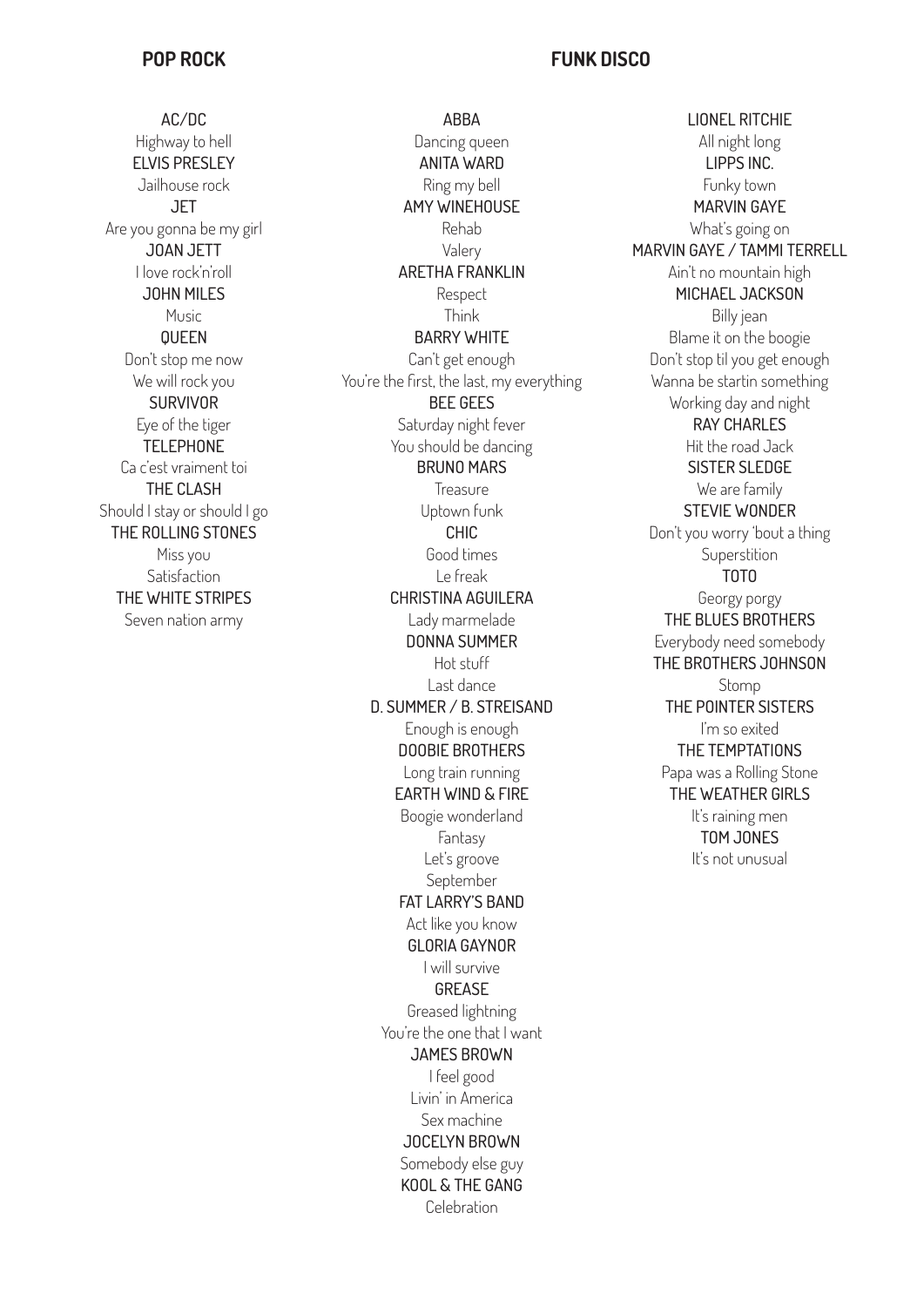### **BALLADES USA**

#### **JAZZ LATINO**

ADELE Someone like you **Skvfall** ALICIA KEYS If I ain't got you BEN E. KING Stand by me BILLY PAUL Me and Mrs Jones BRUNO MARS Just the way you are When I was your man EARTH WIND & FIRE Reason ELTON JOHN Your song ETTA JAMES At last JAMES TAYLOR You've got a friend JEFF BUCKLEY Hallelujah JOHN LEGEND All of me JOHN LENNON Imagine LENNY KRAVITZ I belong to you LOUIS ARMSTRONG Wonderfull world MICHAEL BUBLE Feeling good MICHAEL JACKSON Heal the world NORAH JONES Don't know why OTTIS REDDING The dock of the bay RIHANNA Diamonds SIA Chandelier STEVIE WONDER For your love RAY CHARLES Georgia SEAL Man's world Kiss from a rose THE EAGLES Hotel California U2 Without you

ASTRUD GILBERTO / STAN GETZ The girl from Ipanema ARETHA FRANKLIN Natural woman CAB CALLOWAY Minnie the moocher FRANCK SINATRA Fly me to the moon I've got you under my skin New York New York These boots are made for walking JOSS STONE Love LOUIS PRIMA Just a gigolo LUZ CASAL Una storia del amor Piensa en mi MICHAEL BUBLE Me and Mrs Jones Sway NINA SIMONE My baby just cares for me RAY CHARLES Georgia Hit the road Jack I got a woman What I'd say TONY BENNET / LADY GAGA The lady is a tramp

BARRY MANILOW Copacabana ELVIS CRESPO Suavemente GLORIA ESTEFAN Congas Mi tierra GUSTAVO LIMA Balada Boa JENNIFER LOPEZ Let's get loud KASSAV Zouk La Sé Sél Médikaman Nou Ni LOU BEGA Mambo 5 MARC ANTHONY Vivir mi vida MICHEL TELO Ai se eu te pego NEGROCAN Cada vez PETE RODRIGUEZ I like it like that SALOME DE BAHIA Outro lugar Taj Mahal SHAKIRA Waka waka TACABRO Tacata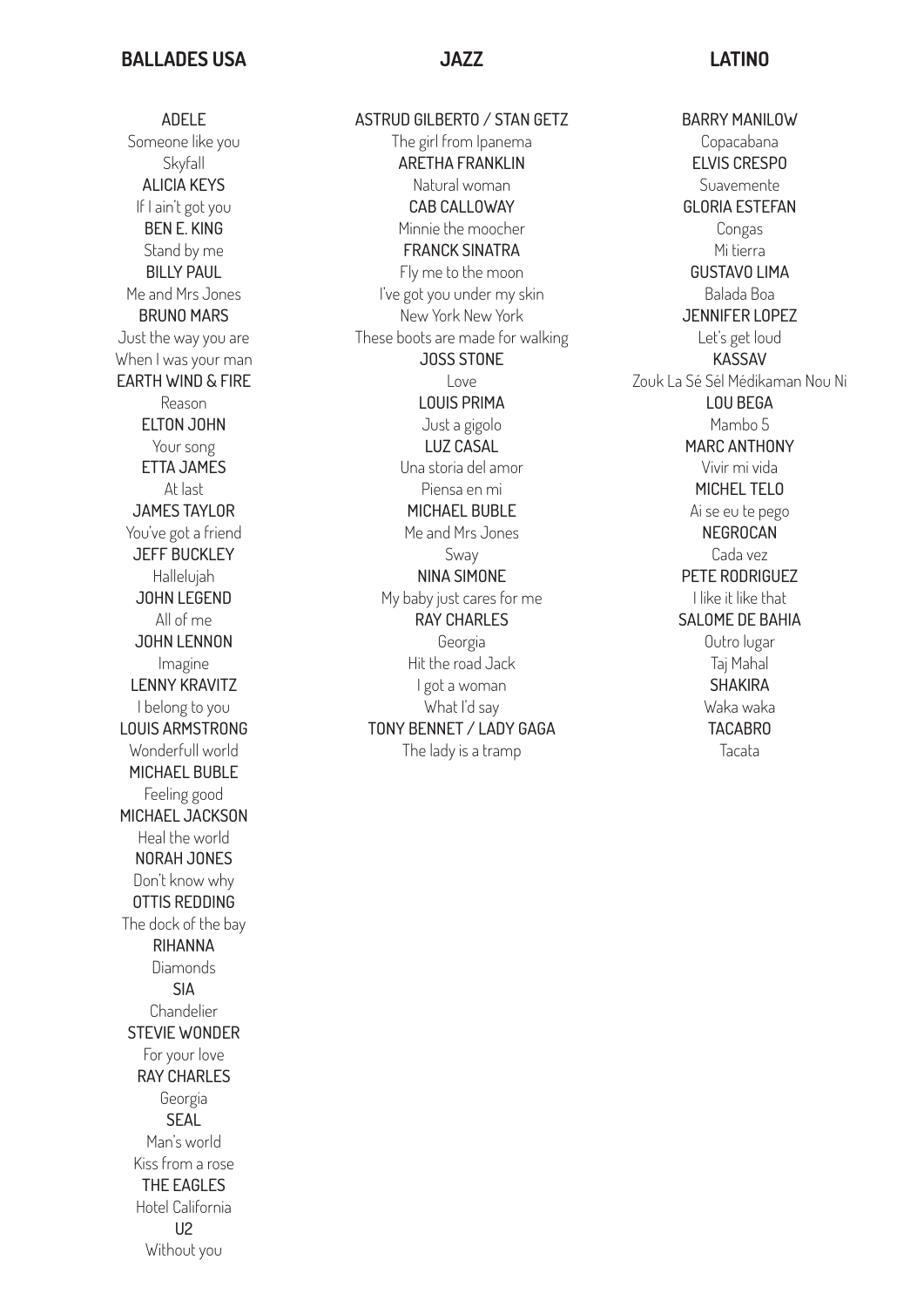# **VARIÉTÉ FRANÇAISE**

ALAIN SOUCHON Foule sentimentale CHARLES AZNAVOUR La bohème She Formidable Mes emmerdes A ma fille Emmenez moi CLAUDE FRANÇOIS Rio Alexandrie Alexndra Cette année là DALIDA Laissez Moi Danser DANIEL LEVY L'envie d'aimer EDITH PIAF La vie en rose L'hymne à l'amour ENRICO MACIAS Une fille à marier L'oriental Porompompero Le Mendiant de l'amour Le Violon de mon père GILBERT MONTAGNÉ On va s'aimer Sunlights des tropiques Musicienne HENRI SALVADOR Syracuse Jardin d'hiver JEAN JACQUES GOLDMAN Comme toi Quand la musique est bonne JOE DASSIN A toi L'été indien Salut JOHNNY HALLIDAY Toute la musique que j'aime Je te promets Allumer le feu

KHAI FD Di Di C'est la vie MICHEL FUGAIN Belle histoire Chante MICHEL JONASZ Joueur de blues Super nana La bossa NATACHA ATLAS Mon amie la rose PATRICK BRUEL Le café des délices Mon amant de Saint Jean RICHARD COCIANTE Marguerite Pour Elle SERGE REGGIANI Ma fille,mon enfant SERGE GAINSBOURG La javanaise Couleur café **STROMAE** Papaoutai YVES MONTAND Trois petites notes de musique ZAZ Je veux